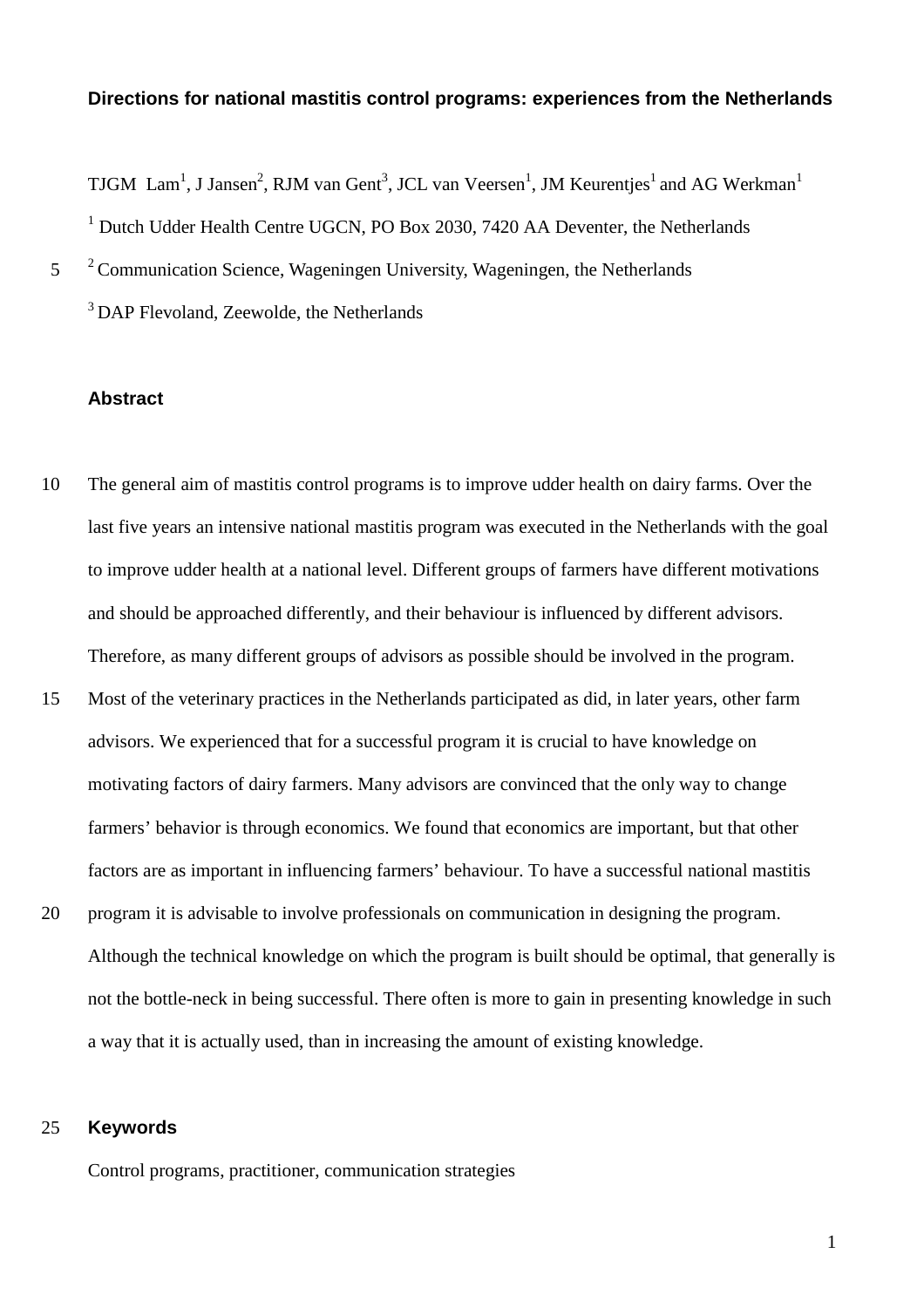## **Introduction**

Mastitis research workers, extension workers, and organizers of mastitis control programs, all have 30 the intention to improve udder health. To actually improve udder health, knowledge of the technical background of the disease is important. Although in individual cases problem solving can be very difficult, several studies have shown that enough knowledge is available to be successful in farms that are motivated to improve their udder health situation (Green *et al.*, 2007; Lam *et al.*, 2007). For national or regional mastitis control programs, however, both motivated and non-motivated farmers 35 need to be addressed. In order to reach as many farmers as possible, and to influence their behavior, it is important to have knowledge about their reasons for action and the way they can be influenced.

This paper will discuss some of the experiences we have had in the Netherlands during our fiveyear mastitis control program in which various communication strategies were used.

## 40 **The Dutch Udder Health Centre**

In 2005, the Dutch Udder Health Centre (UGCN) was founded, with the aim to improve udder health in The Netherlands in a five-year mastitis control program. The initiative was taken by the Dutch Federation of Agricultural and Horticultural Organizations (LTO), the Dutch Dairy Association (NZO) and the Dutch Dairy Board (PZ) and was financed through levy money

45 collected by PZ. Reasons for the initiative were a slowly increasing BMSCC, clinical mastitis problems that many farmers faced, and related annoyance and economic consequences, animal welfare, and the image of the dairy industry, including milk quality.

The program consisted of two parts, research and knowledge transfer, which had to be integrated for optimal use of funding. During the execution of the program several committees were active to

50 monitor the progress and to advice on its content. In addition to the overall steering committee of the program, there were committees of veterinary practitioners, of dairy farmers coming from the practices of these practitioners, a research committee, and a communication committee. During the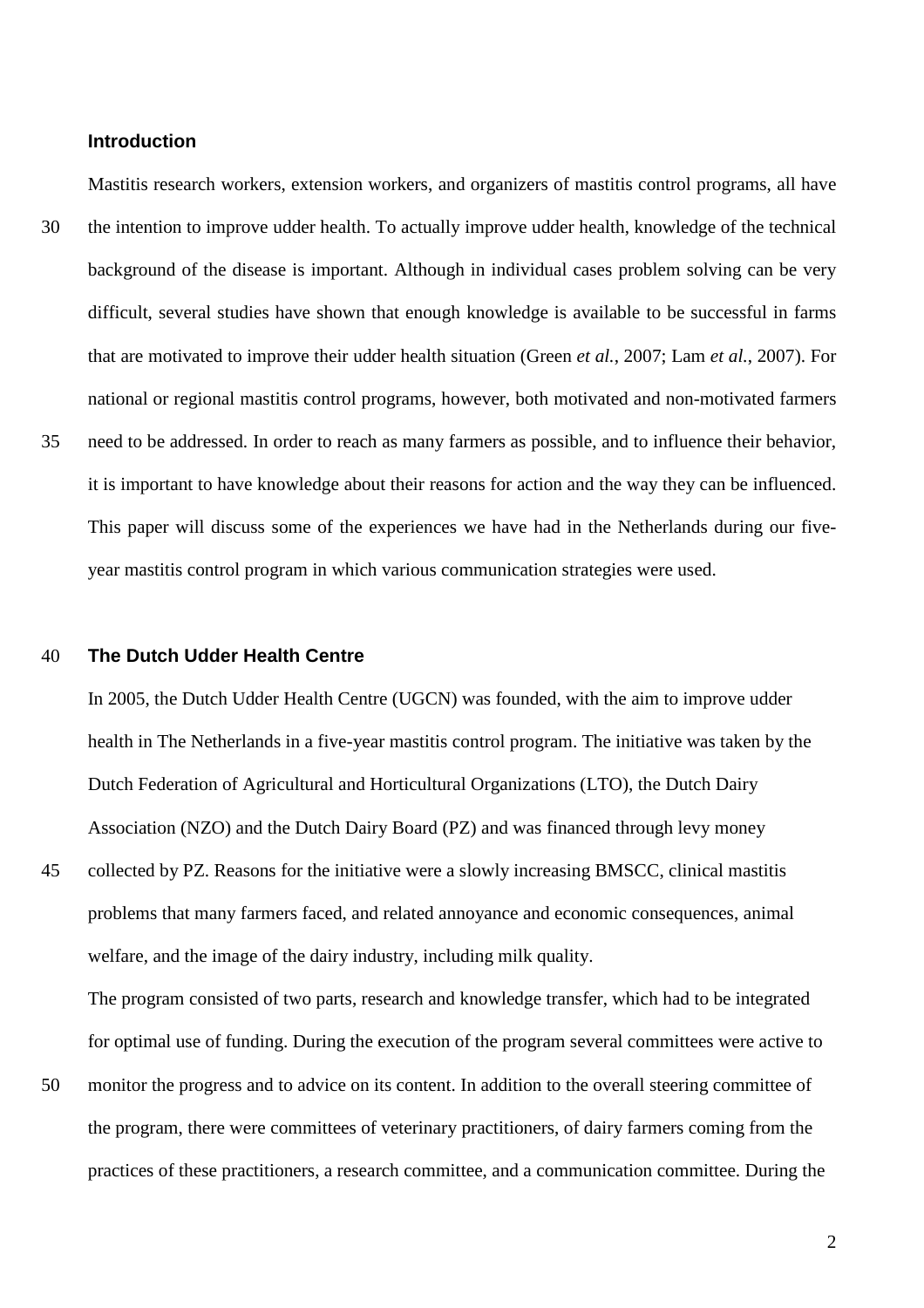execution of the program two more committees were started, one with suppliers of all kind of udder health related products, and one with veterinary pharmaceutical companies.

55 The research part had three themes: 'Bacteria', 'Cow', and 'Farmer'. The theme 'Bacteria' related to research on pathogens (i.e. diagnostics), 'Cow' related to resistance of the cow (i.e. breeding, feeding), and 'Farmer' related to the dairy farmer (i.e. motivation). Reports on studies in all three themes will be presented during this IDF conference. The knowledge transfer part of the program will be discussed in some more detail in this paper.

60

65

#### **Influencing farmers' behaviour**

Behavioural change can be induced by several policy instruments as is presented in Figure 1 (van Woerkum *et al.*, 1999).



Figure 1. Behavioural change by policy instruments (van Woerkum *et al.*, 1999)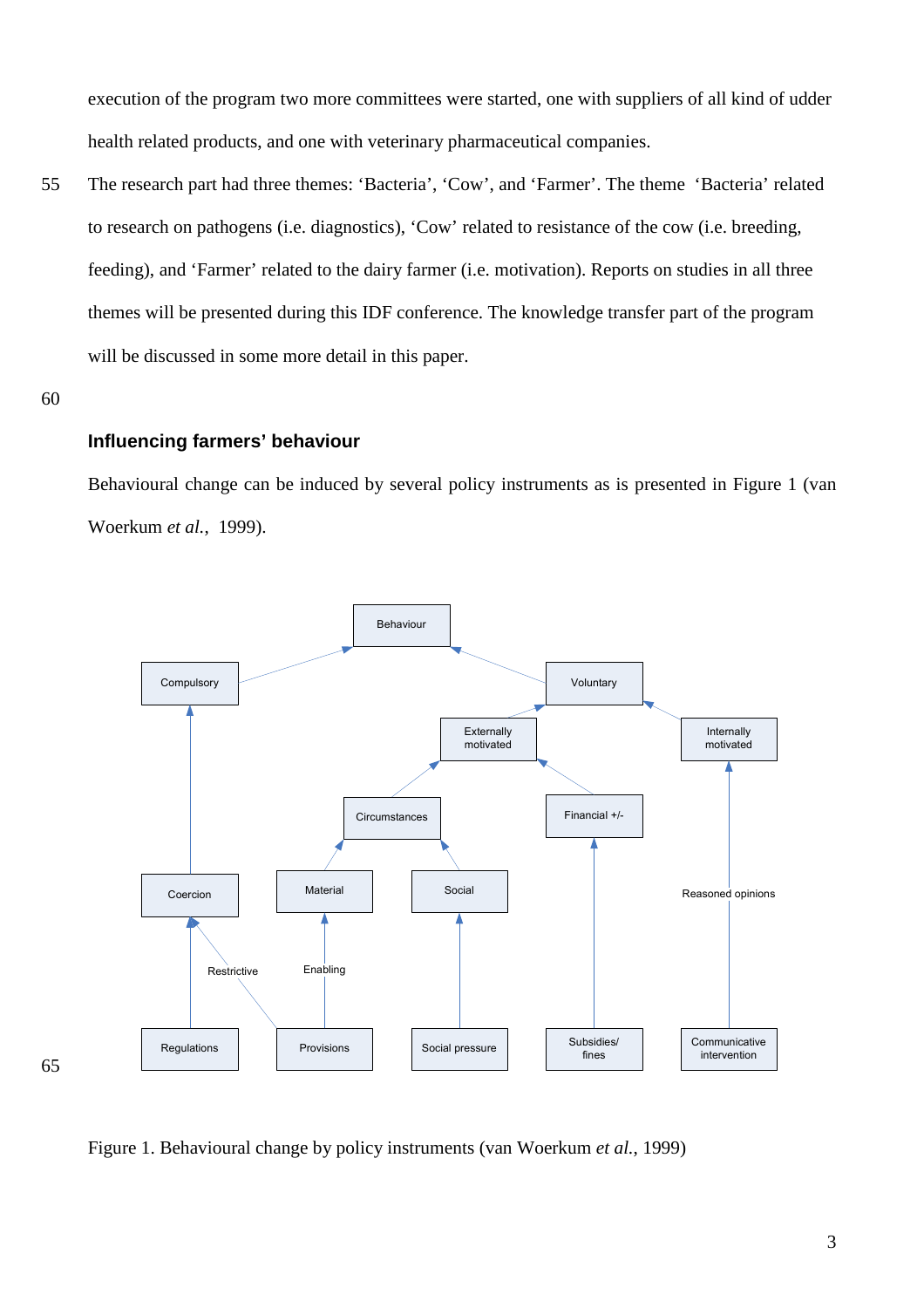In this model behaviour (the implementation of mastitis control practices) can be influenced

- 70 compulsory and voluntary. Compulsory behavioural change is facilitated by coercion such as regulations and restrictive provisions. In udder health programs the effect of milk quality legislation and control systems can be more or less subscribed to coercion. With respect to udder health, coercion can only be used in extreme cases and only for bulk milk parameters. Thus, voluntary behavioural change is much preferred.
- 75 Motivation, being it internal or external, has a major influence on peoples behaviour. External motivation is influenced by financial stimuli through bonuses and penalties (Valeeva *et al.*, 2007), and by material and social circumstances. Internal motivation can be influenced by communicative intervention through reasoned opinions, such as persuading farmers based on technical arguments. To understand internal motivation of a farmer, we need to anticipate on the farmers' mindset and on 80 the interaction of farmers with their social environment.

## **The approach chosen by UGCN**

Based on the theories described above and in earlier reports (Jansen *et al.*, 2009; Lam *et al.*, 2009) we choose an approach in which we tried to reach different groups of farmers. Because the 85 compulsory route from Figure 1 was beyond our influence, we focused on the voluntary route, on internally motivated farmers and on those that needed to be externally motivated.

## Internally motivated farmers

The private practitioner played an important role in transferring knowledge to internally motivated

90 farmers. Dairy farmers considered their practitioner as the most important source of knowledge on mastitis and as their first contact person in case of udder health problems (Jansen *et al.*, 2009). The backbone of knowledge transfer to internally motivated farmers in our program was formed by study groups, organized by the practitioner. All material, knowledge and information needed to organize study groups was provided by UGCN. Of the approximately 300 veterinary practices in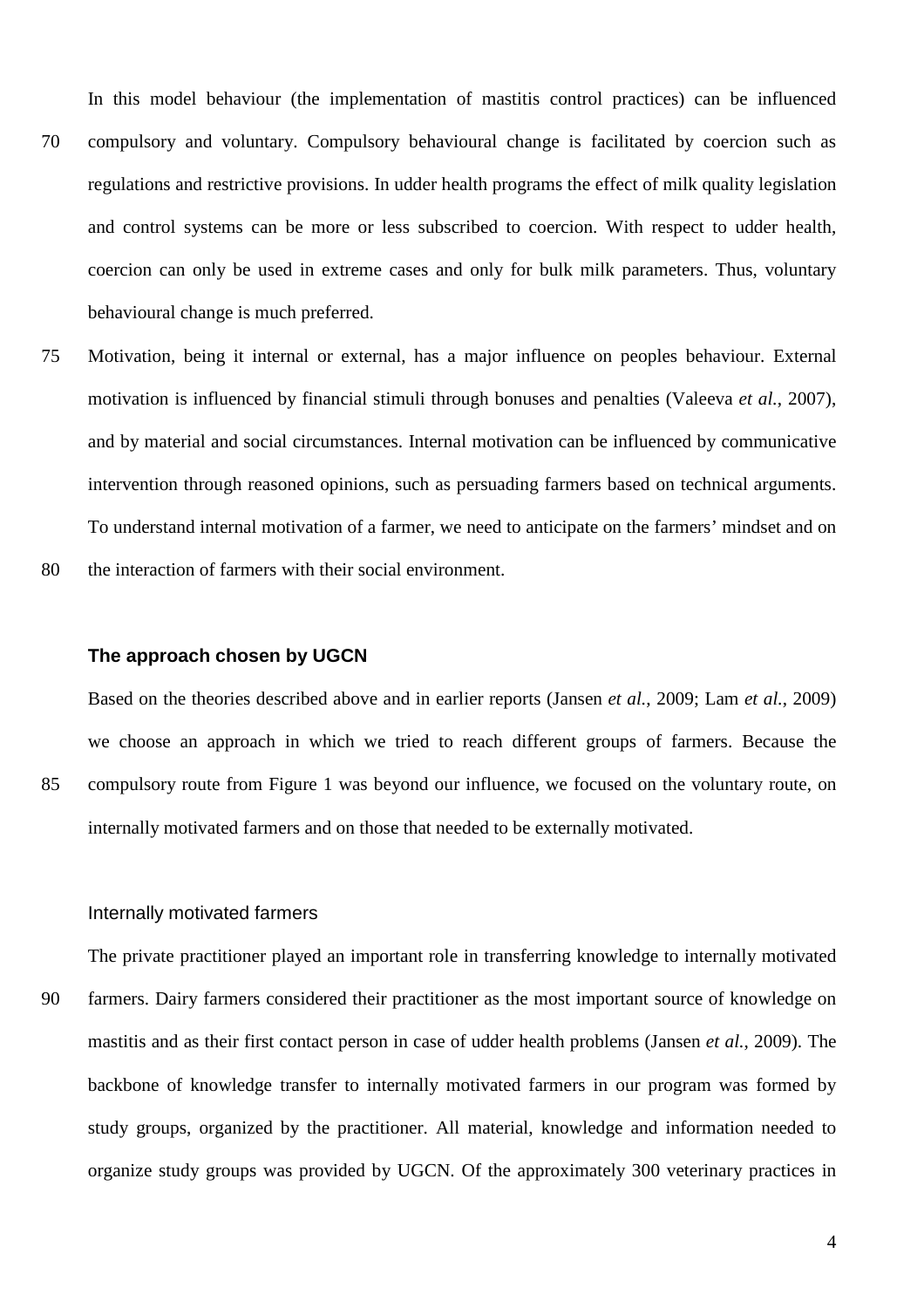95 the Netherlands, over 200 participated in the program, serving approximately 17,000 of 20,000 dairy farmers in the country. Of these, over 3,000 participated in the study groups. Generally, participants of study groups were successful in improving udder health (Lam *et al.*, 2007), but marked differences existed in the success of practices to motivate farmers to participate in study groups. The technical background of the content of the study groups was described in a practical 100 guide to first-rate udder health (Hulsen and Lam, 2008). Of this guide a copy was available for each individual farmer. The guide was distributed via the truck drivers of dairy companies, but unfortunately did not reach all farmers.

Another important way to inform those that are seeking for information is through the internet. Our website www.ugcn.nl was meant to give an overview on the UGCN activities, as well as technical

105 background information on udder health. An important way to increase the number of visitors of the website was the e-mail newsletter, that was sent twice each month, linking the readers to interesting news on the website.

To decrease the distance between researchers and farmers several activities were organized, varying from 'open-door-days' at dairy farms, to small meetings with limited numbers of attendants, and 110 conferences with several hundreds of visitors. At the open-door-days researchers from the different themes presented their findings to small groups of farmers visiting their standing-place at the farm, leading to much direct contact.

Finally, small scale study groups of farmers that were specifically interested in research, were organized. Researchers were invited to give a presentation to these groups, to explain to them in

115 what way their research helped farmers forward to improve udder health.

#### External motivation through financial stimuli

External motivation can be accomplished by financial revenues through bonuses and penalties (Valeeva *et al.*, 2007). Because these issues were beyond the influence of UGCN, these are not

120 further discussed. That does not mean that financial motivation can not be used in a program. A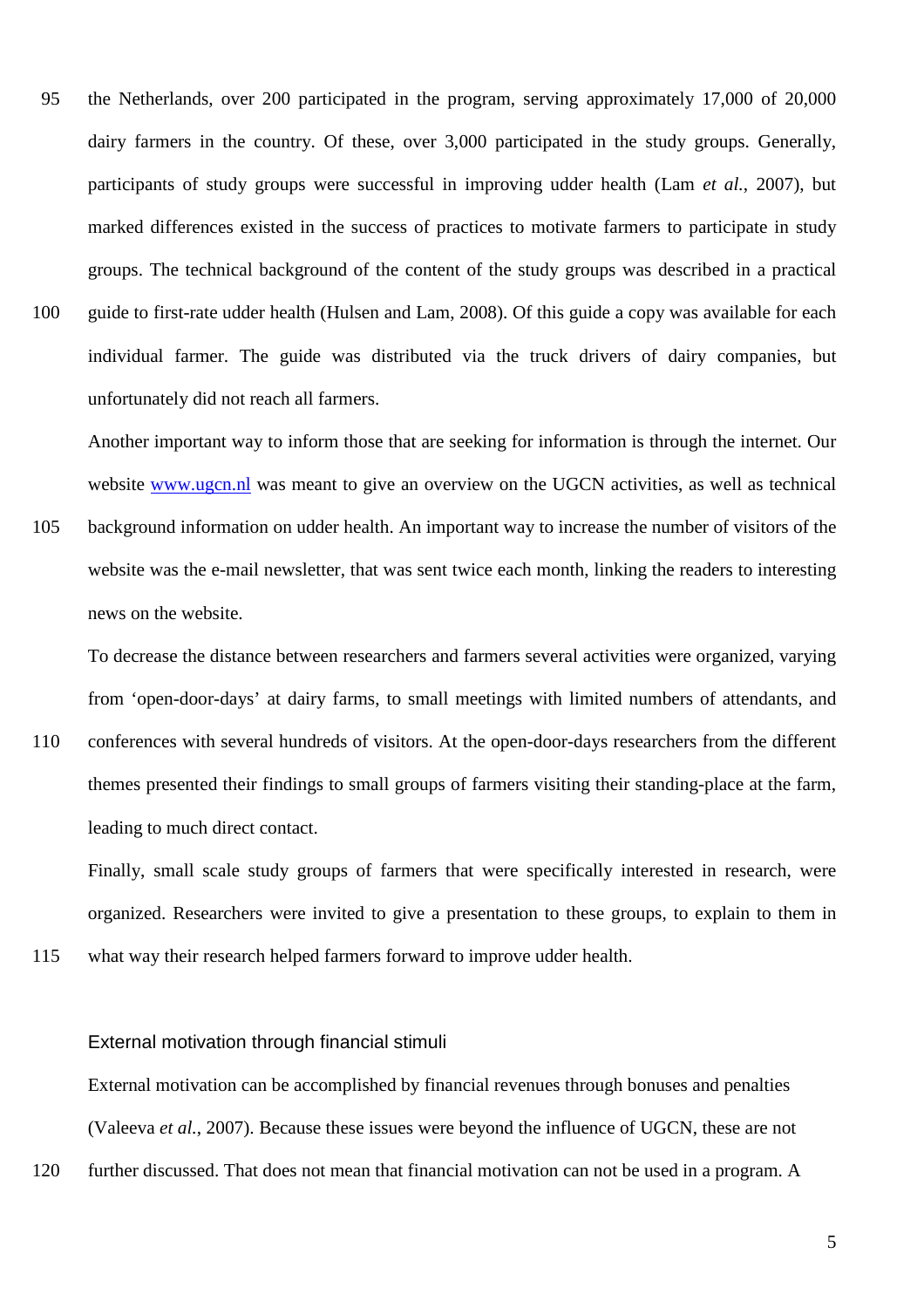study of Huijps *et al.* (2008) showed that most farmers (72%) underestimated costs of mastitis, mainly because they forgot to include production losses caused by elevated SCC. In a recent study of van Asseldonk *et al.* (2009), it was shown that visualizing 'invisible' production losses on a regular base was not helpful in motivating the average farmer. Valeeva *et al.* (2007) identified three

125 distinct clusters that were driving motivation of dairy farmers with regard to mastitis management: milk price premium or penalty, motivation to have an efficient (well-organized) farm, and basic economic motivation. To facilitate the latter, a tool was developed and made available through our website, in which farmers could calculate their own farm specific costs of mastitis as well as the costs of management measures to decrease mastitis costs.

130

#### External motivation through circumstances

Apart from internal motivation and financial revenues, 'circumstances' influence farmers' behaviour. Van Woerkum *et al.* (1999) subdivide them in material and social factors (Figure 1). UGCN provided farmers with many practical tools to work on udder health, on the internet (i.e.

- 135 mastitis cost calculator, self evaluation test on mastitis management, program to analyze clinical mastitis data) as well as illustrated fact sheets (i.e. treatment protocols, sampling techniques, CMT) and scoring cards (i.e. body condition, teat condition, hygiene) (Jansen *et al.*, 2010). Experience learned, however, that providing these tools hardly motivated farmers to use them (Jansen *et al.*, 2010). The tools need to be easily available and attractive, but that is not enough to make them
- 140 successful. Other factors, such as risk perception, belief in own capacities, and experienced social pressure, were more important in that respect.

Based on that knowledge, UGCN organized several campaigns with the aim to influence farmers' behaviour related to udder health. Campaigns were organized on wearing milkers gloves, on timely replacement of milking liners, and on the use of treatment protocols. During these campaigns, the

145 above mentioned motivational factors were stimulated. For a campaign to be successful, it is

6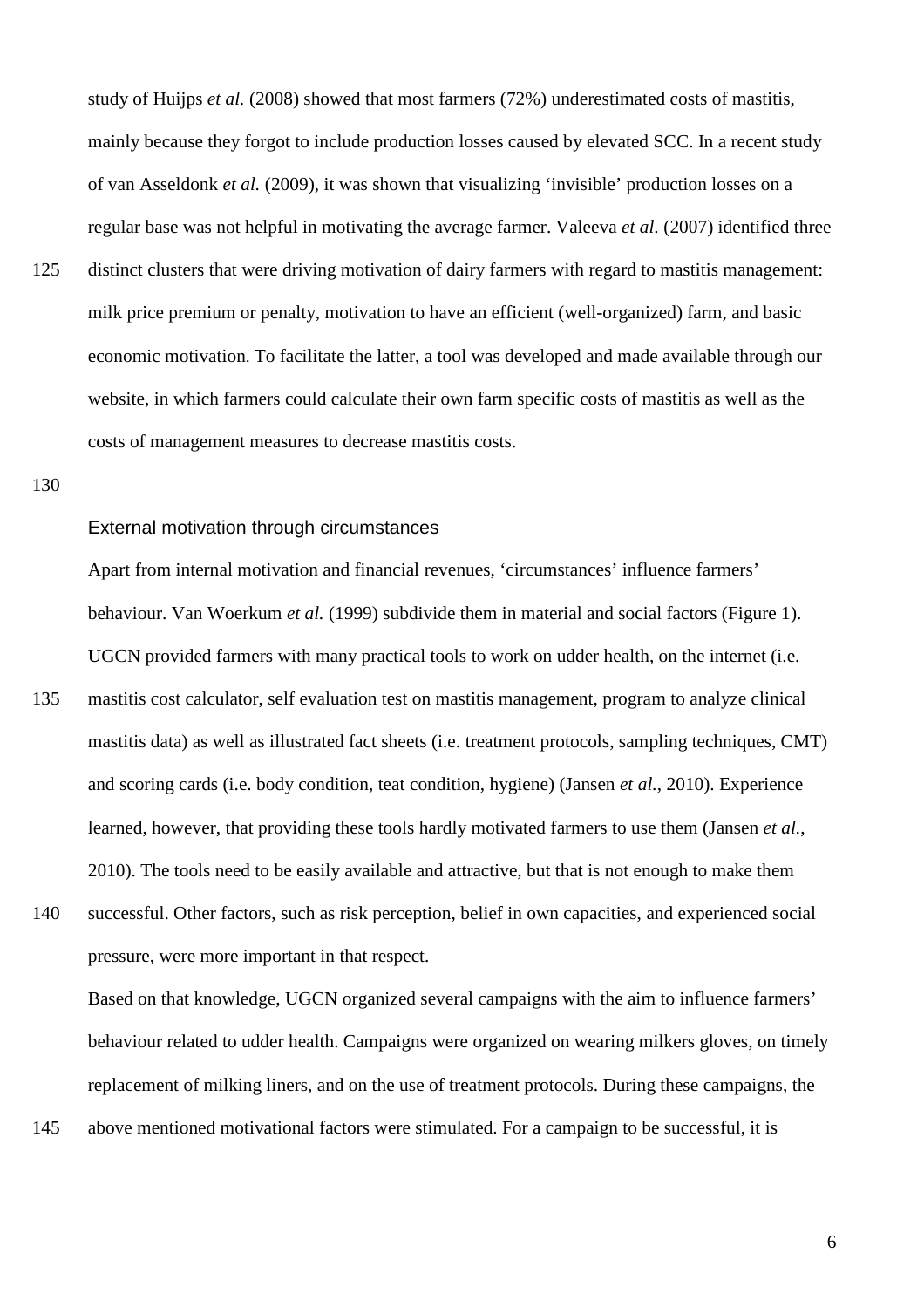important to include specialists on both, veterinary science as well as communication science in the team (Jansen *et al.*, 2010).

Behaviour certainly is influenced by social pressure, and behaviour related to udder health management is no exception to that. During our program we tried to influence the social standard

150 related to udder health issues. We did that through our campaigns, but also via the internet and our own UGCN magazine. In a study of Steuten *et al.* (2008) we found that almost all farmers, even reclusive traditionalists, were interested in farmers journals, specifically in farm reports. Thus, we provided them with this information.

Another tool we used, trying to influence the social standard, was the yearly UGCN udder health

155 award for dairy farms with lowest BMSCC and clinical mastitis incidence. Each year 5 dairy farmers were awarded, setting a stimulating example to their colleagues, showing that it is possible to have an excellent udder health. Although it is doubtful whether this will directly lead to copying behaviour by other farmers, it is part of the whole strategy in which there is much attention for the subject from many different angles. This lead to an increased focus on the subject, not only in our 160 own magazine, but also in other farmers journals.

**Discussion** 

During the first years of the program we worked hard on establishing a name in the field. In 2004 UGCN was new and unknown. By 2008, over 90% of farmers knew UGCN, and considered it an 165 important source of information (Jansen et al, 2010). Once you have reached that stage, it is possible to also chose other approaches of sending information. Farmers generally didn't question UGCN as the sender of the message anymore, so we could also use less rational approaches. Then, to reach as many farmers as possible it is very important to cooperate with as many different parties as possible in the field, trying to realize that the same message comes from different angles. 170 Farmers do become frustrated, when they receive different information on a subject from different advisors (Steuten *et al.*, 2008). On the other hand, when they receive the same message from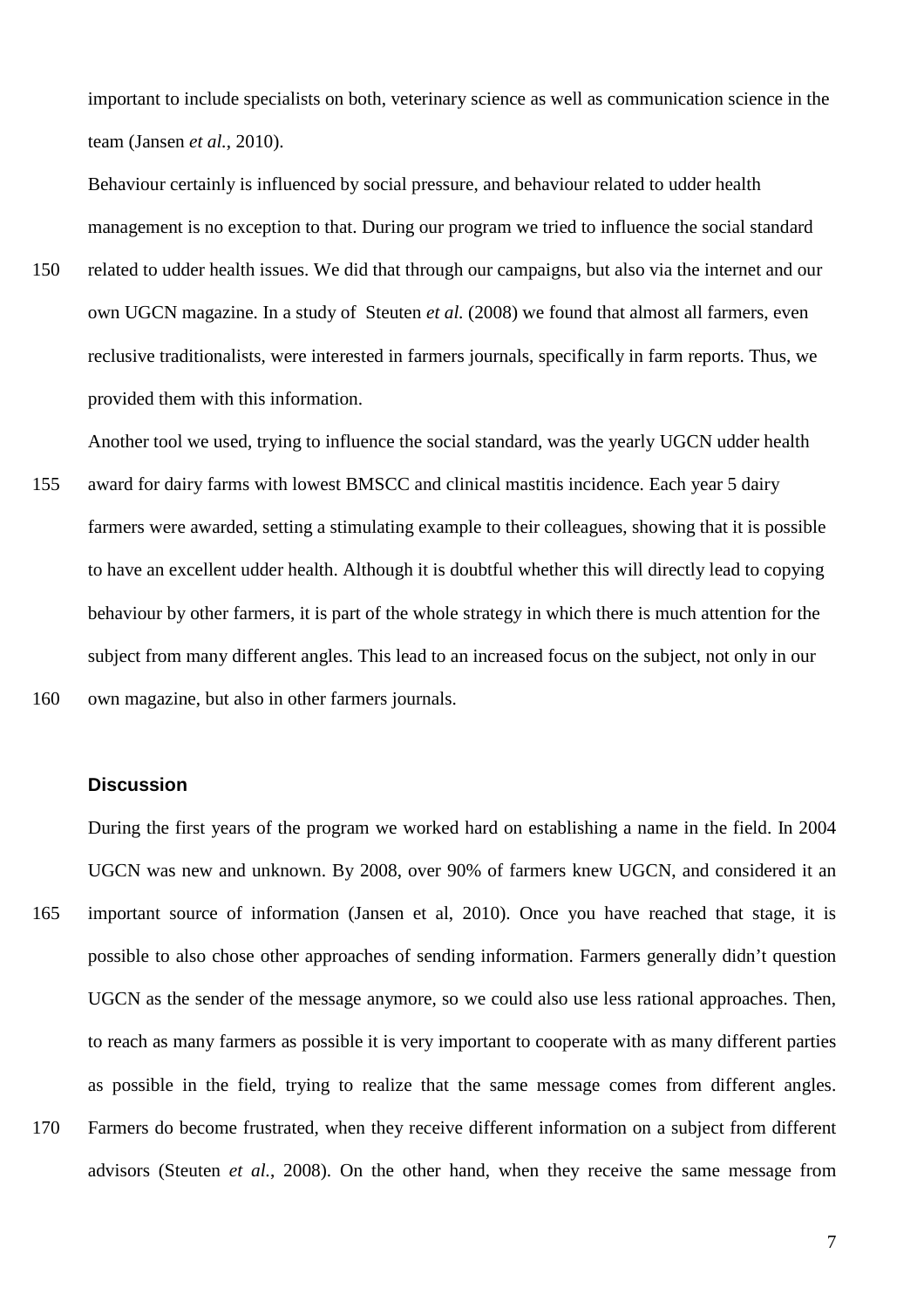different angles they tend to believe it, so this potential pitfall is a huge opportunity to influence farmers' behaviour. Publishing a sort of standard guidelines, like we did in our practical guide (Hulsen and Lam, 2007) does help in taking away much of the confusion.

175 In this paper some of the activities UGCN organized in the udder health program in the Netherlands were described. Although some of them were more successful than others, our main experience was that once practitioners and farmers start working with the information available, they become successful, with hardly an exception. The challenge therefore is to motivate them to do so. Thus when starting a mastitis control program, it is very important to include both, people with a 180 background in mastitis, as well as people with a background in communication in the team.

#### **Acknowledgements**

This study is part of the five-year mastitis program of the Dutch Udder Health Center and was financially supported by the Dutch Dairy Board.

#### 185

## **References**

van Asseldonk M, Renes RJ, Lam TJGM *et al.* Awareness and perceived value of economic information in controlling somatic cell count. Vet Rec accepted for publication, 2009

190 Green MJ, Leach KA, Breen JE *et al.* National intervention study of mastitis control in dairy herds in England and Wales. Vet Rec 160, 287-93, 2007

Huijps K, Lam TJGM, Hogeveen H. Costs of mastitis: facts and perception. J Dairy Res 75, 113- 120, 2008

195

Hulsen J, Lam TJGM. Udder Health. A practical guide to first-rate udder health. Roodbont Publishers, Zutphen, the Netherlands, 2008